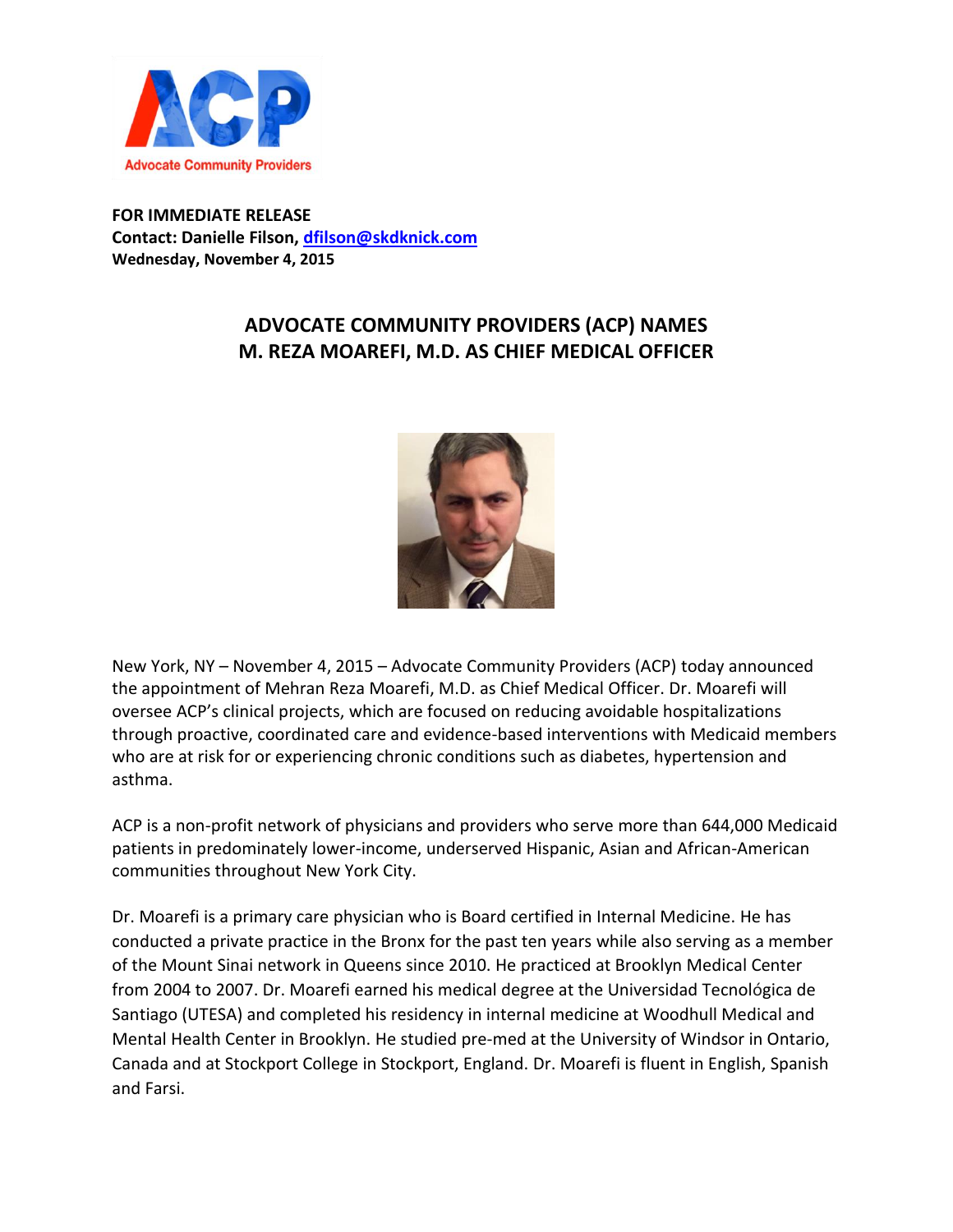

"Advocate Community Providers is proud to welcome Dr. Moarefi as our Chief Medical Officer," said **Dr. Ramon Tallaj**, Chairman of ACP. "Dr. Moarefi brings extensive clinical experience in integrated medical care and behavioral health as well as a deep commitment to improving the quality of care in our underserved predominantly immigrant communities."

"Dr. Moarefi has practiced in underserved communities in Brooklyn, the Bronx and Queens, where he has earned the trust and respect of his patients," added ACP CEO **Mario Paredes**. "His experience will be invaluable in directing and advancing ACP's clinical initiatives."

"I believe that Medicaid patients deserve the same quality of care that I would want for my family," said **Dr. Moarefi**. "At Advocate Community Providers, we are building a network that cost-effectively ensures better care for at-risk individuals. Every unnecessary hospitalization that we prevent improves the quality of life for these individuals, their families and their communities."

**Dr. Tallaj** added: "On behalf of the ACP Board, I also would like to thank Dr. Jackson Kuan, who has helped build a solid foundation for our clinical projects."

Dr. Moarefi will lead a team that is working directly with ACP's participating physicians and providers. As one of 25 Performing Provider Systems (PPS) in New York's Delivery System Reform Incentive Payment (DSRIP) program, ACP has identified ten clinical priorities.

- 1. Integrated Delivery System
- 2. Health Home At-risk Intervention
- 3. ED Care Triage for At-risk Populations
- 4. Care Transition
- 5. Integration of Primary Care and Behavioral Health
- 6. Cardiovascular Disease Management
- 7. Diabetes Disease Management
- 8. Asthma Disease Management
- 9. Tobacco Use Cessation

10. Access to High Quality Chronic Disease Preventive Care and Management in Both Clinical and Community Settings